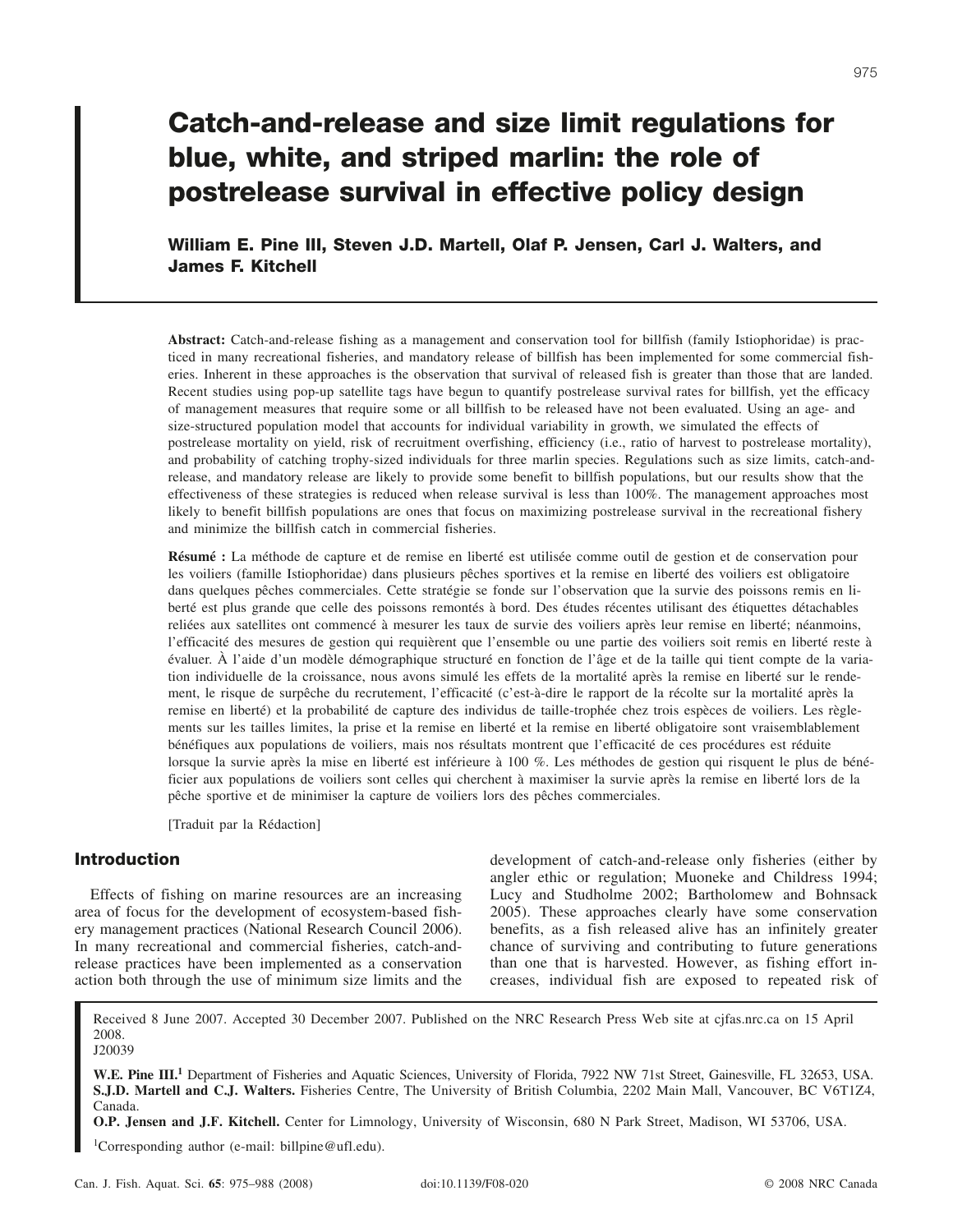976 Can. J. Fish. Aquat. Sci. Vol. 65, 2008

postrelease mortality. The ultimate success of catch-andrelease as a management measure depends on a complex interplay among fishing effort, postrelease survival, and fish life-history characteristics (Coggins et al. 2007; Goodyear 2007).

Billfishes (family Istiophoridae; note: we are not including swordfish (*Xiphias gladius*) as "billfish" because of differences in habitat and fishery targeting and management) are pelagic, apex predators, which as a group are thought to have declined globally in abundance because of direct and indirect exploitation by commercial fisheries (Myers and Worm 2003; Hampton et al. 2005). Recreational fisheries for billfish represent economically important fisheries in North and Central America and in Australia (Squire and Au 1990; Ditton and Stoll 2003). Interest in these recreational fisheries is growing as evidenced by large and active billfish conservation organizations (Kitchell et al. 2006) and organized efforts by these groups to mandate fishery closures to protect billfishes, including legal action to protect some Atlantic billfishes (white marlin, *Kajikia albidus*; Venizelos et al. 2003).

Conservation efforts for billfish species in recreational fisheries in the USA and abroad include the use of length limits, catch-and-release, and gear modifications, including the use of circle hooks (Prince et al. 2002). Recreational length limits for blue marlin (*Makaira nigricans*) (251 cm) and white marlin (168 cm) are in place in US Atlantic waters, and the International Committee for the Conservation of Atlantic Tunas (2007) has recommended that all nations with recreational fisheries for these species adopt length limits. Catch-and-release practices for marlin are nearly universal in some US recreational fisheries (e.g., 99% for white marlin, Goodyear and Prince 2003) and lower but increasingly common elsewhere (e.g., 72%–87% for billfish tournament anglers in Puerto Rico, Ditton et al. 1999). The use of circle hooks is motivated by studies showing that circle hooks lead to higher incidences of jaw hooking and likely increased survival rates than traditional J-style hooks (Prince et al. 2002; Cooke and Suski 2004; Horodysky and Graves 2005). The use of circle hooks to reduce billfish postrelease mortality has also been mandated in some recreational billfish tournaments (Prince et al. 2002; Cooke and Suski 2004) and by some countries when recreationally fishing for billfish (e.g., Costa Rica, Cooke and Suski 2004). Regulations requiring the use of circle hooks in natural baits for all US Atlantic billfish tournaments are scheduled to take effect on 1 January 2008 (National Marine Fisheries Service 2007).

In commercial fisheries, a combination of gear changes, mandatory release, and closed areas have been used to reduce mortality of billfishes. The use of circle hooks (which appear to reduce hooking mortality of many pelagic fishes, Kerstetter and Graves 2006*a*) is mandated for the US Atlantic longline fleet (National Marine Fisheries Service 2004*a*) and for shallow sets in the Hawaii-based Pacific longline fleet (National Marine Fisheries Service 2004*b*) to reduce sea turtle bycatch. Commercial closed areas are used in Mexico (Sosa-Nishizaki 1998) and Australia (Findlay et al. 2003). Bans on commercial landings of all billfish from territorial waters began in 1991 in New Zealand (Holdsworth et al. 2003), and Australia banned commercial landings of blue and black marlin (*Istiompax indica*) in 1997 (Findlay et al. 2003). Longline-caught billfish are often alive when the gear is retrieved (Jackson and Farber 1998; Lee and Brown 1998), and all billfish are required to be released when caught in the US Atlantic longline fishery (National Marine Fisheries Service 1988). The International Committee for the Conservation of Atlantic Tunas (2007) has recommended the release of all live blue and white marlin caught in Atlantic commercial fisheries. Australia has mandated reduced longline soak times (the amount of time longline gear is in the water) to improve billfish survival at the time that gear is retrieved (Findlay et al. 2003).

Changes in fishing practices affect many species at once, and ecosystem models suggest that predator–prey interactions may play a large role in shaping the outcome of different conservation measures. Kitchell et al. (2004) showed that shifting longline fisheries to greater depths to reduce encounter rates with billfish would likely increase blue marlin biomass nearly threefold and biomass of other billfish species by nearly 200%. Kaplan et al. (2007), using an ecosystem model of the Pacific, found that striped marlin (*Kajikia audax*) and blue marlin populations would benefit from mandatory release from longline gear with or without changes in hook type that might improve survival or reduce catchability of marlins. However, under a scenario of reduced marlin catchability using circle hooks, marlins recovered much higher biomasses. The effects of circle hooks on billfish catch rates are unclear; one large study suggests that catch rates may increase (Hoey 1996), while another found no difference (Kerstetter and Graves 2006*a*). Billfish conservation efforts may lead to ecosystem and economic tradeoffs as changes in fisheries management practices to reduce bycatch of species such as marine turtles and billfish may lead to changes in foodweb dynamics because of interactions between species. For example, increases in billfish abundances may lead to reductions in tuna abundances (billfish feed on tuna) (Cox et al. 2002); yet these increases in billfish populations could have positive benefits on recreational fisheries through increases in billfish recreational catch rates (Kitchell et al. 2006).

These conservation efforts are all designed to reduce mortality induced by stress, injuries, or increased predation risk that result from being captured on a hook, retrieved to a vessel, unhooked, and released — yet even at some of the higher postrelease survival rates reported in the literature, population-level effects of reduced survival may still be large. Estimates of postrelease survival of billfish from recreational fisheries vary widely based on hook type, study design, and treatment of nonreporting tags, with published survival rates ranging from 65% to 100% (Pepperell and Davis 1999; Domeier et al. 2003; Graves and Horodysky 2008). Similar postrelease survival rates have been reported for longline fisheries. For example, 63%–89.5% of white marlin and 77.8%–100% of blue marlin (depending on treatment of nonreporting tags) released from pelagic longline gear survived (Kerstetter et al. 2003; Kerstetter and Graves 2006*b*). For longline fisheries, the survival at haulback (when gear is retrieved) must also be considered. For white marlin, survival when longline gear is retrieved may be on the order of 51%–71% (Cramer 2000; Beerkircher et al. 2004), with the lower estimate coming from scientific observers. The population-level impacts of postrelease mortality are poorly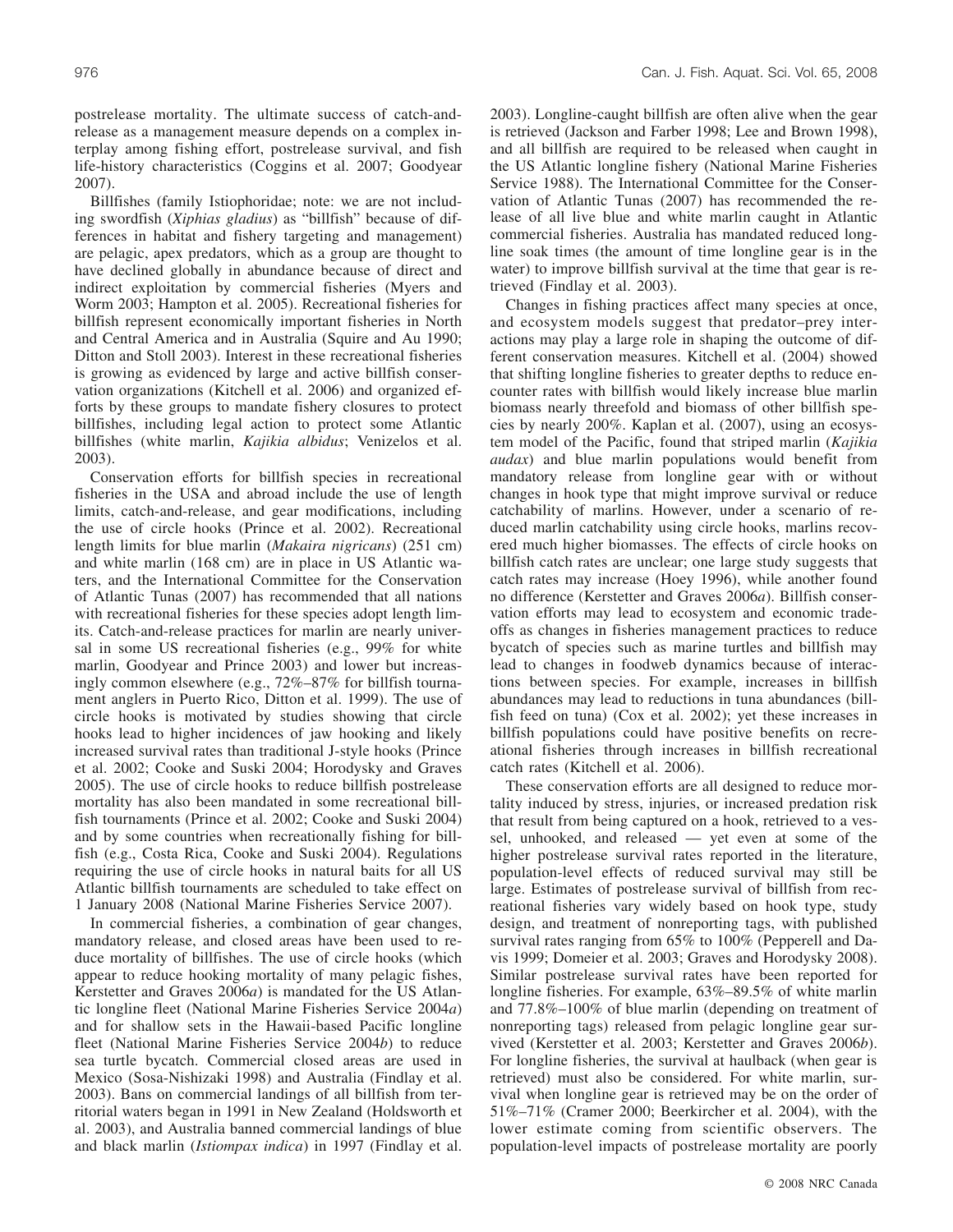understood, and postrelease mortality could prevent catch- andrelease practices in both the recreational and commercial sectors from having their intended effects of aiding billfish population recovery.

We evaluated population-level effects of postrelease survival for the three species of billfish most commonly encountered globally in commercial and recreational fisheries: striped marlin, white marlin, and blue marlin. Our purpose is to (*i*) evaluate population sensitivity to different postrelease survival levels for each billfish species and (*ii*) examine the trade-offs between implementing minimum size limits to conserve billfish populations and the population-level impacts of postrelease survival. The model is designed to explore tradeoffs across a range of potential size limits, postrelease survival rates, and levels of fishing effort, not to evaluate the management approach of any single billfish fishery.

#### **Materials and methods**

We constructed age- and size-structured population models for striped, blue, and white marlins across a range of minimum length limits, release rates, and fishing mortalities for each species. The model was originally developed by Coggins et al. (2007) to evaluate population impacts of sizeselective fisheries for two generalized life-history types that represented a range of longevity, growth, and recruitment compensation rates. Below we provide a summary of model input parameters and overall approach, but refer the reader to Coggins et al. (2007) for additional details on the model used.

#### **Model parameters**

Model input parameters for each species (Table 1) included basic population dynamics parameters related to growth (i.e., von Bertalanffy growth parameters), maximum age, instantaneous natural mortality rates, length at maturity, length at recruitment to the fishery, and parameters for the allometric length–weight relationship (Coggins et al. 2007). Each species was divided into subpopulations, and each subpopulation had different growth trajectories to account for widely observed variability in length within age classes (Walters and Martell 2004, p. 119; Coggins et al. 2007). Including growth variability for each species also accounts for size-specific differences in fecundity and fishery vulnerability among age classes. Equilibrium abundance for each growth trajectory was calculated by multiplying age-specific survivorship and equilibrium total recruitment. Recruitment was calculated using Botsford equilibrium solutions (Botsford 1981; Walters and Martell 2004, p. 56) for the Beverton–Holt and the Ricker stock–recruitment models. Fish were assigned to each growth trajectory following a normal probability distribution.

Fecundity was specified for each age–growth trajectory following Coggins et al. (2007). For each growth trajectory, fecundity was calculated as a function of weight using standard fecundity–weight relationships (Quinn and Deriso 1999, p. 203). Survivorship for each age and growth trajectory was recursively calculated where each simulated population was subject to natural mortality, harvest mortality, and a range of postrelease mortalities. Harvest and postrelease survival varied among subpopulations based on length-dependent vulnerability schedules (Coggins et al. 2007). The vulnerability to harvest was calculated based on the proportion of fish for each age in each growth trajectory whose size exceeded the length limit, and vulnerability to release was calculated as the proportion of fish larger than the minimum size vulnerable to the gear, but smaller than the minimum legal vulnerable size.

Because of uncertainty over the recruitment compensation rate for these species, we followed suggestions from Schnute and Kronlund (1996) and Martell et al. (2008) to treat  $F_{\text{MSY}}$ (the fishing mortality rate that results in maximum sustainable yield) as a leading parameter instead of a recruitment compensation parameter such as Goodyear's (1980) compensation ratio or *a* from Myers et al. (1999). For each species, we assume that the optimal fishing mortality rate (Table 1) that would maximize the long-term yield is roughly approximated by  $F_{\text{MSY}} = 0.6M$  (*M* defined from life-history invariants as in most billfish stock assessments, Table 1). Given  $F_{MSY}$ , basic life-history parameters, and a selectivity curve (which represents the size-specific probability of capture), we then proceed to derive the recruitment compensation ratio that is consistent with the specified  $F_{\text{MSY}}$  value. For the Beverton– Holt stock (*S*) recruitment (*R*) model of the form

$$
(1) \qquad R = \frac{aS}{(1 + BS)}
$$

where *a* and *B* are constants, and the analytical expression for the recruitment compensation ratio  $(\kappa)$  is given by

(2) 
$$
\kappa = \frac{\phi_e}{\phi_f} - \frac{F_{\text{MSY}} \phi_Q \frac{\phi_e}{\phi_f^2} \frac{\partial \phi_f}{\partial F_{\text{MSY}}}}{\phi_Q + F_{\text{MSY}} \frac{\partial \phi_Q}{\partial F_{\text{MSY}}}}
$$

where  $\phi_f$ ,  $\phi_Q$ ,  $\frac{\partial}{\partial F}$ φ*f*  $F_{\text{MSY}}$ , and  $\frac{\partial}{\partial x}$ ∂ φ*Q*  $F_{\rm MSY}$ are evaluated at  $F_{\text{MSY}}$  (see

Appendix A for full derivation of eq. 2; see List of symbols for definitions of terms).

This was done for two reasons: (*i*) recruitment compensation parameters are generally calculated to provide the compensation slope from eggs to age-1. In our model, we are interested in recruits to the fishery, which varies with the size limits imposed on the stock; (*ii*) our purpose is to evaluate how specific billfish species may respond to different levels of discard mortality. If a range of recruitment compensation parameters were used, the uncertainty would then fall on which compensation parameter was correct — this is not our study objective. Our approach allowed us to choose values of  $F_{\text{MSY}}$  based on a commonly used rule of thumb  $(F_{\text{MSY}} = 0.6M$ , Walters and Martell 2004, p. 60) rather than having to estimate a recruitment compensation value by fitting a stock assessment model to time-series data. Because of uncertainty around estimates of  $M$  and, as a result,  $F_{\text{MSY}}$ , we evaluated a range of fishing rates that likely include the true estimate of  $F_{\text{MSY}}$ . To initialize the model, we set discard mortality to equal 0 and the size limit as the size at first capture. Model results at each discard mortality rate are then scaled to these initial values and are expressed across a range of  $F/F_{\text{MSY}}$  values. Because of this scaling, results are qualitatively the same across a wide range of values for  $F_{\text{MSY}}$ .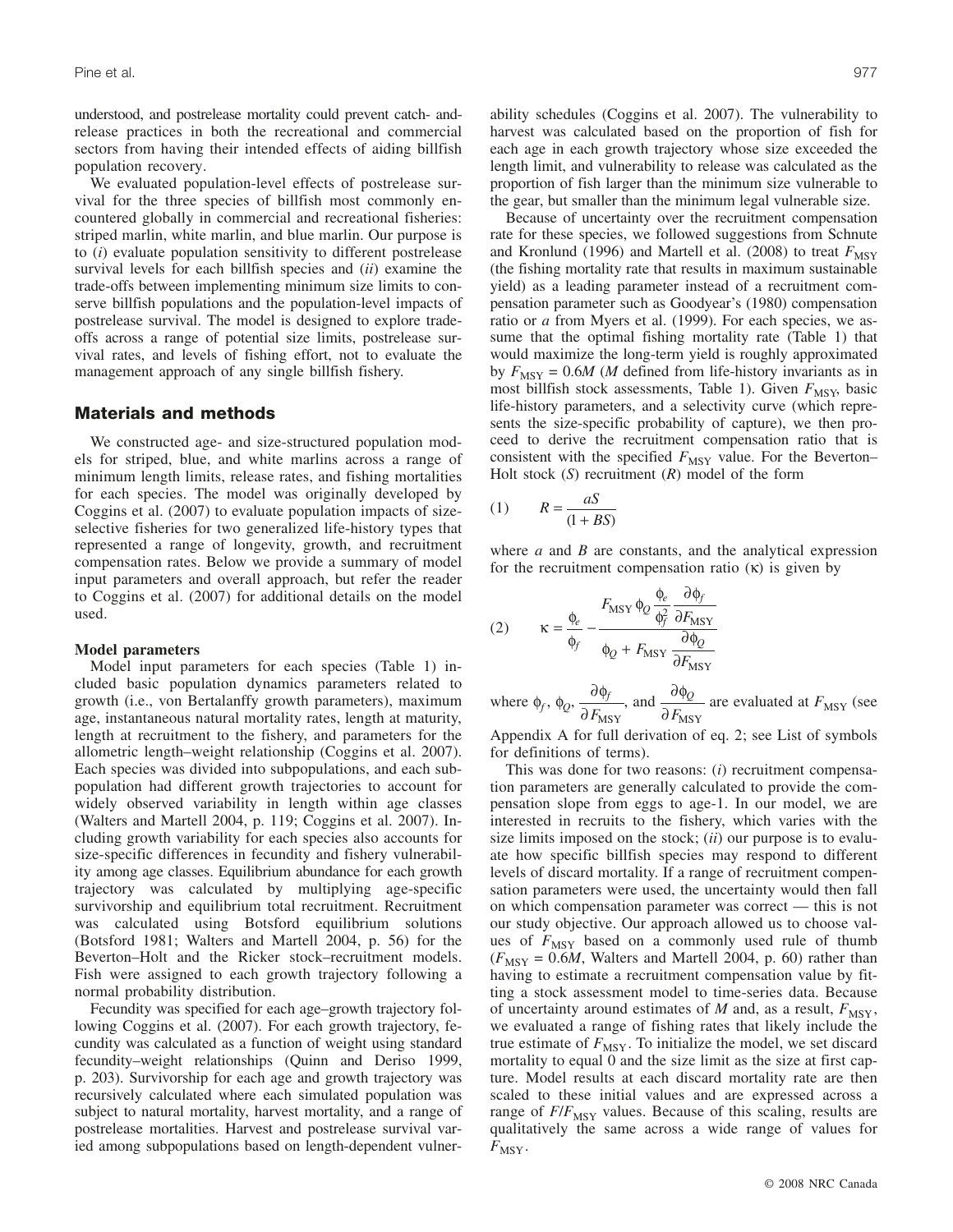| Parameter               | Description                                              | Striped               | White                | Blue                 |
|-------------------------|----------------------------------------------------------|-----------------------|----------------------|----------------------|
| $\boldsymbol{A}$        | Maximum age (years)                                      | 11 <sup>a</sup>       | 18 <sup>e</sup>      | $25^i$               |
| M                       | Instantaneous natural mortality rate                     | $0.38^{b}$            | $0.48^{b}$           | $0.41^{b}$           |
| G                       | Number of growth trajectories                            | 11                    | 11                   | 11                   |
| $\overline{L}_{\infty}$ | Average asymptotic length (cm)                           | 22.1 <sup>a</sup>     | 204                  | 244j                 |
| $\boldsymbol{k}$        | von Bertalanffy growth coefficient (year <sup>-1</sup> ) | $0.23^a$              | 0.32                 | $0.28^{j}$           |
| $t_0$                   | von Bertalanffy time at zero length (years)              | $-1.6^a$              | $-0.002$             | $-3.9^{j}$           |
| $CV_L$                  | Coefficient of variation for asymptotic length           | 0.1                   | 0.1                  | 0.1                  |
| $L_{\text{mat}}$        | Length at $50\%$ maturity (cm)                           | 140 <sup>c</sup>      | 150 <sup>f</sup>     | $160^c$              |
| $L_{\text{min}}$        | Length at recruitment to the fishery (cm)                | $110^d$               | 160 <sup>g</sup>     | $160^k$              |
| $\alpha$                | Allometric length-weight parameter                       | $8.0 \times 10^{-5a}$ | $3.9 \times 10^{-6}$ | $1.2 \times 10^{-6}$ |
| $\beta$                 | Allometric length-weight parameter                       | $2.523^{a}$           | 3.069 <sup>h</sup>   | 3.37 <sup>h</sup>    |

**Table 1.** Life-history parameter values used for model simulations for striped marlin (*Kajikia audax*), white marlin (*Kajikia albidus*), and blue marlin (*Makaira nigricans*).

**Note:** Growth parameters for blue marlin represent an average of male and female growth rates. *<sup>a</sup>*

Melo-Barrera et al. (2003).

<sup>*b*</sup>Pauly (1980) method applied to growth parameters using mean temperature of 26 °C.

*c* Kume and Joseph (1969).

*d* Hinton and Bayliff (2002): length at first mode in length frequency of longline catches.

*e* International Committee for the Conservation of Atlantic Tunas (2001): based on time at liberty of 15 years for a fish tagged at 2–3 years of age. *<sup>f</sup>*

 $<sup>*j*</sup>$ Arocha et al. (2005).</sup>

<sup>*g*</sup>Goodyear and Arocha (2001).

*h* Prager et al. (1995).

*i* Hill et al. (1989) gives a range of 20–30 years.

*j* Goodyear (2003): based on fitting von Bertalanffy growth curve to data from Prince et al. (1991) and Wilson (1984) for individuals 1 year of age and older. *<sup>k</sup>*

<sup>k</sup>Kleiber et al. (2003): length at first mode in length frequency of longline catches.

#### **Approach**

We evaluated effects of postrelease mortality on blue, white, and striped marlin stocks by calculating a variety of utility metrics (Die et al. 1988), including spawning potential ratio (SPR), yield, efficiency (biomass lost to potential future harvest because of postrelease mortality; the ratio of yield to total deaths due to fishing), and probability of catching a trophy billfish (a goal of many, but not all, recreational and tournament anglers) across a range of sizes at recruitment to the fishery (i.e., length limits), postrelease mortality rates, and catch rates. SPR is a common stock assessment tool to evaluate the degree to which fishing has reduced the potential population reproductive output (Goodyear 1993). Recruitment overfishing generally occurs when SPR  $\leq 0.35$ (Mace 1994; Clark 2002), although highly reproductive stocks can sustain lower values. We evaluated how different postrelease survival levels would affect fishery performance metrics by examining changes in equilibrium yield, fishery efficiency, and catch rate of trophy marlin. Efficiency is a way to evaluate conservation goals, as low efficiency values indicate that the majority of biomass losses are due to postrelease mortality rather than harvest. We considered trophy billfish as fish that are greater than 80% of their asymptotic length  $(L_{\infty})$ .

We used a range of potential length limit values from 0.2*L*<sup>∞</sup> to *L*<sub>∞</sub>. However, recreational fisheries for billfishes are primarily catch-and-release, with release rates in some fisheries (e.g., Atlantic white marlin) approaching 99% (Goodyear and Prince 2003). In our model, catch-and-release fisheries are simulated by examining population responses to length limits that are equal to the mean  $L_{\infty}$ . It is important to realize how the model is operating at high length limits. Fish above the minimum vulnerable size to capture but below the size limit are subjected to the postrelease mortality rate only. At the high length limits, few fish are harvested, but the fish that are caught are subject to the specified postrelease mortality rates. Natural mortality always operates on both groups. To evaluate conservation efforts within the commercial and recreational fisheries, we simulated three different postrelease survival scenarios (99%, 75%, and 50%) that cover the range of published estimates of postrelease survival rates with different hook types from commercial longline and recreational hook-and-line fisheries.

#### **Results**

Postrelease mortality decreased the ability of size limits to prevent recruitment overfishing. As postrelease survival decreased, the effectiveness of size limits for maintaining SPR above 0.40 declines for a given *F* (Fig. 1). For example, as postrelease survival decreased from 99% to 50% (Figs. 1*a*, 1*b*, 1*c*), the shape of the SPR response curve changed drastically across the range of simulated length limits and  $F/F<sub>MSY</sub>$ fishing mortality ratios.

This relationship at high postrelease survival rates is generally asymptotic where length limits are effective at preventing SPR  $< 0.35$  across a range of  $F/F_{\text{MSY}}$  ratios up to 4. Yet as postrelease survival decreases, the  $F/F_{\text{MSY}}$  ratio must decline to prevent recruitment overfishing even with very high size limits (Fig. 1). These patterns are similar for each of the three species we examined.

Billfish population biomass as measured in yield demonstrates a surprising response. As postrelease survival decreased, the eumetric fishing line (Quinn and Deriso 1999,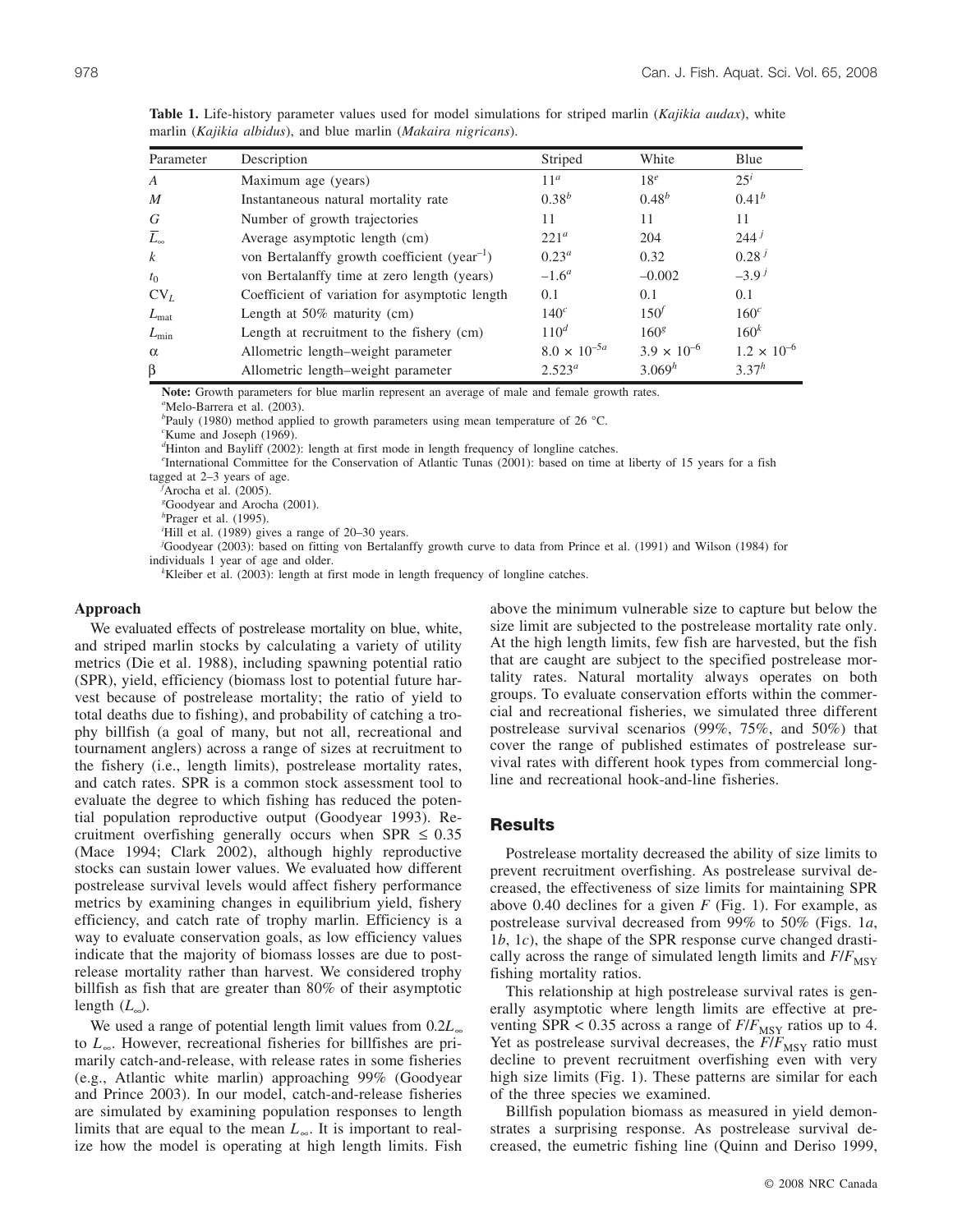

**Fig. 1.** Spawners-per-recruit for different size limits (cm) and fishing rates ( $F/F_{\text{MSY}}$ ) and postrelease survival rates (RS, figure rows) for (*a*) blue marlin (*Makaira nigricans*), (*b*) white marlin (*Kajikia albidus*), and (*c*) striped marlin (*Kajikia audax*).

pp. 246–247) along the yield isopleths shifted from the expected asymptotic shape seen in the 99% postrelease survival plots to a nearly vertical orientation, where length limits are ineffective at conserving billfish biomass and fishing mortalities must be drastically reduced (Fig. 2). This pattern also shows a surprising effect where the yields are maximized at lower fishing mortality rates and lower size limits.

This counterintuitive response is driven by the effects of declining postrelease survival. At lower postrelease survival rates, a large amount of biomass that would otherwise have been available for later harvest is instead lost to postrelease mortality. The maximum yield is at smaller, younger sizes versus the traditional expectation to maximize yield at larger sizes. Simply put, there is no point restricting the harvest of younger fish if their release is unlikely to result in survival and future harvest at a larger size. This is particularly evident in the white marlin example (Fig. 2*b*), where much of the yield in our simulation is coming from young fish when they first enter the fishery. This nonharvest fishing mortality is a cryptic source of mortality that is not widely considered in using size limits to reduce the impacts of fishing.

Our evaluation of fishery efficiency as a conservation goal shows that as postrelease survival declines, then the usefulness of size limits to conserve billfish stocks declines greatly across a wide range of size limits and  $F/F_{\text{MSY}}$  rates (Fig. 3). Basically, efficiency declines as release survival declines, and size limits and fishing mortality increase for the same reasons seen in the yield plots; fishery efficiency is driven down by waste from nonharvest mortality related to postrelease mortality. The yeild per recruit and efficiency plots are combined (Fig. 3) and show that for each marlin species, there is a relatively narrow range of  $F/F_{\text{MSY}}$  and size limit combinations that can be used to conserve marlin stocks by reducing the likelihood of recruitment overfishing while maximizing yield and fishing efficiency. For example, striped marlin (Fig. 3, right column) shows a narrow range of size limits and fishing mortality rates that maximize yield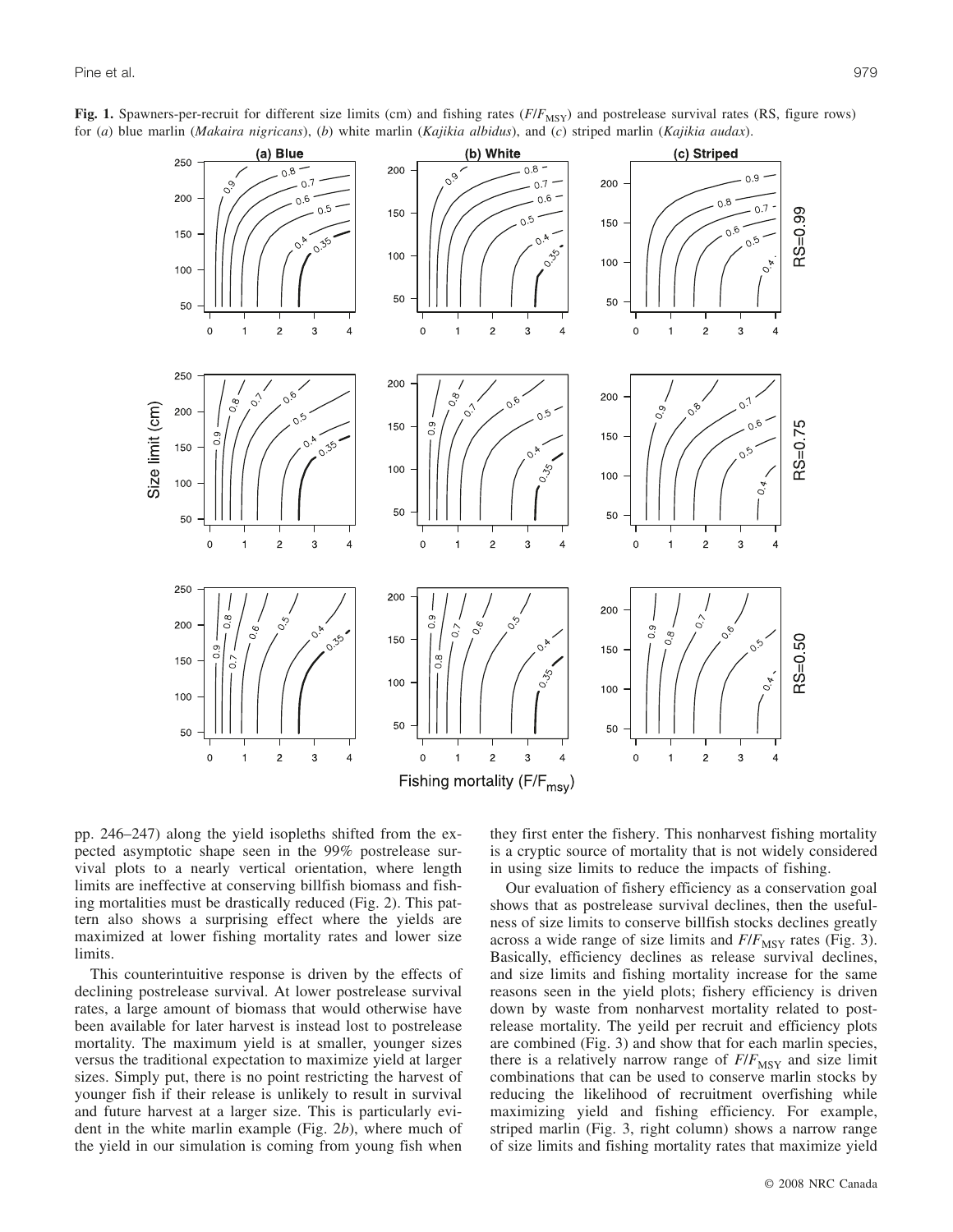

**Fig. 2.** Equilibrium yield for different size limits (cm) and fishing rate rates ( $F/F_{\text{MSY}}$ ) and postrelease survival (RS, figure rows) rates for (*a*) blue marlin (*Makaira nigricans*), (*b*) white marlin (*Kajikia albidus*), and (*c*) striped marlin (*Kajikia audax*).

and efficiency without substantial risk of recruitment overfishing.

The probability of catching a trophy fish also declines as postrelease survival decreases (Fig. 4). With postrelease survival of about 99%, we found that about 1 in every 100 blue marlin caught will be a trophy individual across a wide range of size limits and fishing mortality rates (Fig. 4*a*). As postrelease survival decreases, the probability of catching a trophy blue marlin declines, as does the utility of size limits as a management tool. For postrelease survival rates of 50% or more, size limits are completely ineffective for maintaining trophy fisheries. Even at postrelease survival rates of 75%, size limits are only effective for populations experiencing overfishing (i.e.,  $F/F_{\text{MSY}} > 1$ ).

# **Discussion**

We found that postrelease mortality can have major population level effects on key billfish species at higher exploitation rates and may limit the effectiveness of existing conservation measures designed to aid population recovery such as length limits. Postrelease mortality, even at relatively low levels, can lead to counterintuitive outcomes from conservation actions designed to improve fishery efficiency. Most conservation efforts for billfishes are motivated by catch-and-release fishing practices where fish are released with the expectation that they are very likely to survive. Our results suggest that even at postrelease survival rates as high as 75%, cumulative effects of postrelease mortality can seriously reduce the benefits of catch-and-release practices intended to reduce the chance of recruitment overfishing, increase yield, and increase the probability of catching a trophy fish. Additionally, these conservation efforts may lead to a waste of harvestable biomass and ultimately a failure of an intended conservation action.

The use of catch-and-release practices has increased drastically over the last 30 years in recreational and commercial fisheries in both freshwater and marine systems (Barnhart 1989; Radomski 2003; Bartholomew and Bohnsack 2005). This increase is related both to changes in angler motivation (Clark 1983; Barnhart 1989) and also to the increasing use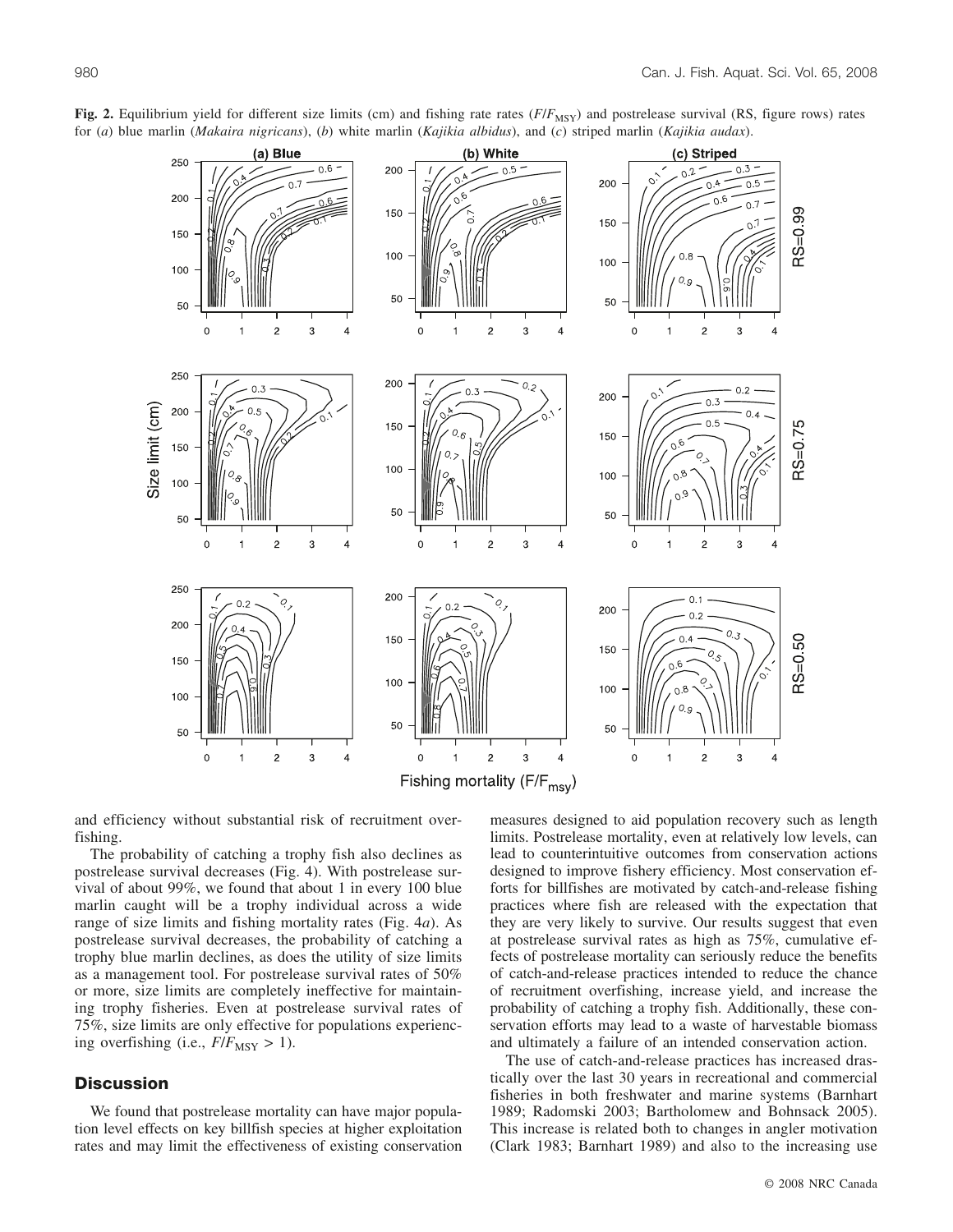**Fig. 3.** Efficiency (i.e., ratio of release mortality to harvest mortality) (broken line) and yield for different size limits (cm) and fishing rates (*F*/*F*MSY) and postrelease survival (RS, figure rows) rates for (*a*) blue marlin (*Makaira nigricans*), (*b*) white marlin (*Kajikia albidus*), and (*c*) striped marlin (*Kajikia audax*).



of length limits as a regulatory tool to reduce fishing mortality and conserve fish stocks (Radomski 2003; International Committee for the Conservation of Atlantic Tunas 2007). Catch-and-release practices in recreational fisheries are heavily motivated by the premise that releasing smaller individuals will increase the probability of catching more and larger individuals in the future. Clark (1983) predicted that catch rates of trophy brook trout (*Salvelinus fontinalis*), largemouth bass (*Micropterus salmoides*), northern pike (*Esox lucius*), and brown trout (*Salmo trutta*) populations would increase as anglers voluntarily chose to release fish that were legal to harvest simply because as total mortality declined (because of declines in harvest) then more fish would survive to trophy size. Coggins et al. (2007) found that postrelease mortality rates above 20% for short-lived, highly productive species and above 5% for long-lived, low productivity species substantially decreased the effectiveness of size limits in preventing recruitment overfishing and greatly reduced fishery yield and efficiency. Goodyear (2007) highlights the competing objectives of maximizing catch rates and maximizing sustainable harvest, which occurs frequently in fisheries when commercial and recreational fisheries target the same species. This study shows that this objective can be met for both groups if recreational groups release their catch and the commercial harvest is not allowed to increase above MSY (Goodyear 2007). Nelson (2002) describe how the recreational common snook (*Centropomus undecimalis*) fishery in Florida is managed using a combination of restrictive seasonal closures, bag limits, and size limits that effectively create long annual periods of catch-and-release only fishing for common snook. Postrelease mortality for common snook is currently estimated at about 3% (Muller and Taylor 2006), and combined with the high and increasing angler effort, mortality of fish caught and released is now equal to about one-third of all fishing mortality for this species. Because of the large number of extensive regulations already in place designed to reduce fishing mortality for common snook in Florida, man-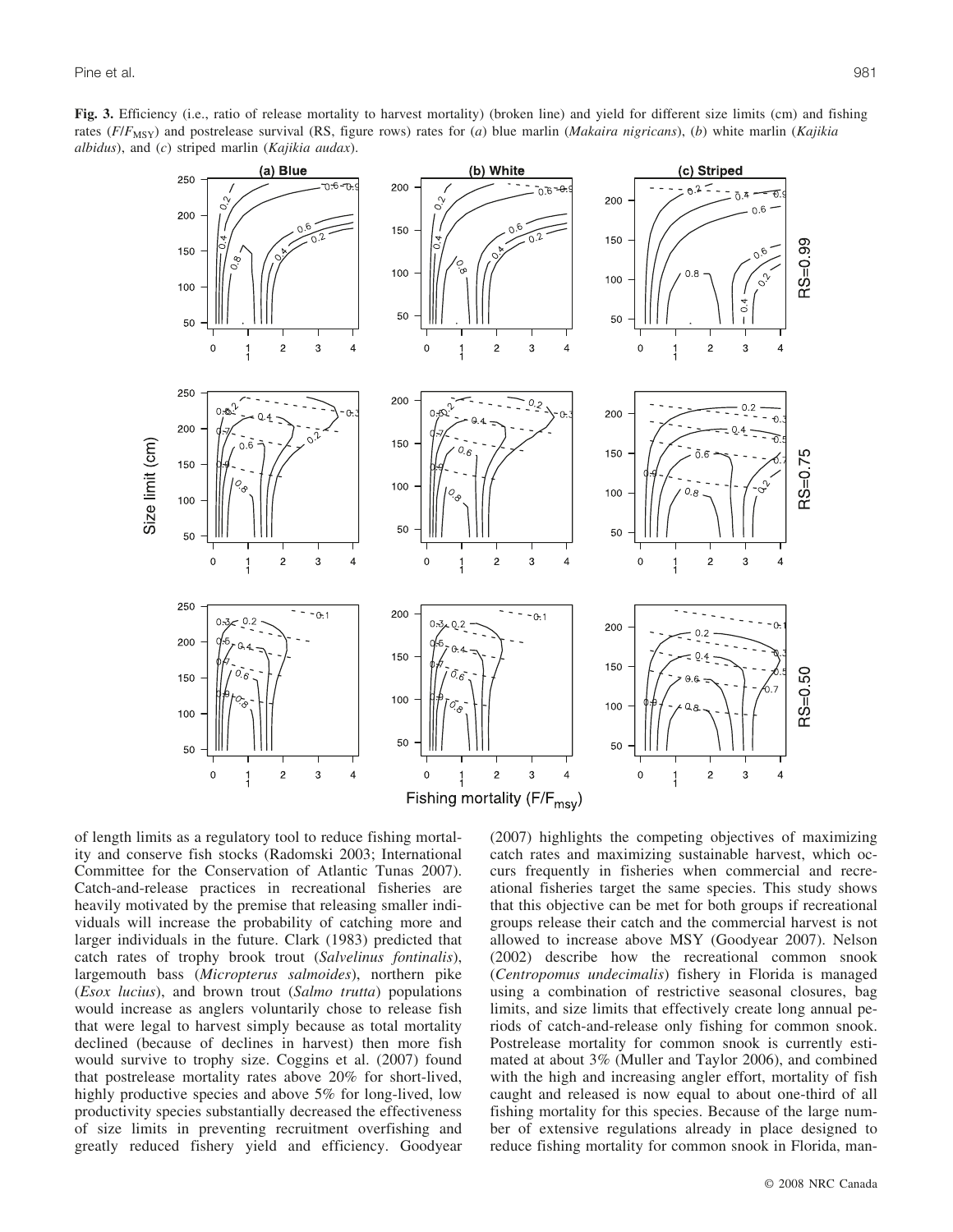

**Fig. 4.** Fraction of population consisting of trophy-sized individuals (i.e., individuals greater than 80% of their asymptotic length (*L*<sub>∞</sub>)) for different size limits (cm) and fishing rates ( $F/F_{\text{MSY}}$ ) and postrelease survival (RS, figure rows) rates for (*a*) blue marlin (*Makaira nigricans*), (*b*) white marlin (*Kajikia albidus*), and (*c*) striped marlin (*Kajikia audax*).

agers may be forced to evaluate alternative regulations, such as limiting effort to protect common snook populations from overfishing, partially driven by postrelease mortality.

Blue and white marlin populations have experienced large population declines from historical levels to the point that white marlin in the Atlantic have been considered for protection under the US Endangered Species Act. The most recent assessment for these species suggests that Atlantic blue and white marlin populations may be stabilizing or even recovering (International Committee for the Conservation of Atlantic Tunas 2006). At the higher exploitation rates experienced by Atlantic marlins, size limits and catch-and-release may be effective management tools if postrelease survival is high. Stringent regulations requiring mandatory release of all commercially caught white marlin and a variety of minimum size limits in the recreational fishery implemented in the late 1980s and 1990s have likely been part of the apparent recovery. The most recent assessment of striped marlin in the eastern Pacific (Hinton and Maunder 2003) determined that *F*/*F*<sub>MSY</sub> was probably less than 1. Although catch-and-release practices are becoming increasingly common in recreational fisheries for striped marlin, length limits and mandatory commercial releases of billfish have not been as widely used in the Pacific.

The central assumption of regulations requiring the release of white marlin caught in commercial fisheries is that a released white marlin has a higher probability of survival than one that is retained and that releasing white marlin leads to a reduction in *F*. Recent stock assessments have suggested increases in white marlin stocks, which may be partially attributed to reductions in *F*. Our findings suggest that if postrelease survival is low, then regulations mandating release of marlin are likely leading to inefficient fishing practices. This is because a substantial amount of fishery yield is discarded as waste when it could represent a marketable product. The ban on retention or sale of billfish in the US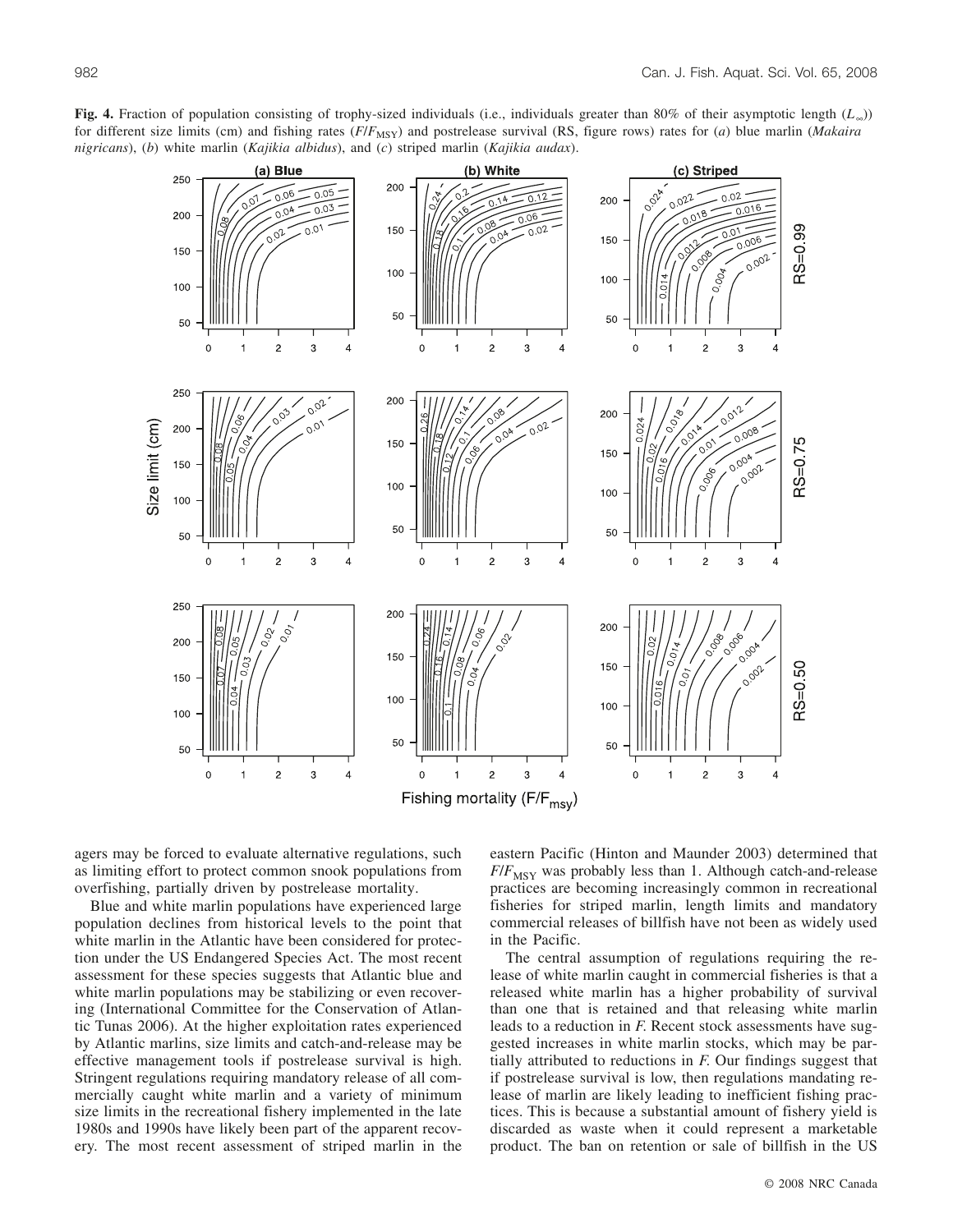domestic Atlantic longline fishery is estimated to have resulted in a loss of gross revenue of approximately \$660 000 per year (National Marine Fisheries Service 1999). Incentives could be developed such that a portion of the revenue from this previously discarded yield (US discards of dead billfish) could be used to fund research on new methods to reduce marlin catch in the longline fishery or increase postrelease survival by modifying fishing practices, locations, or seasons. One key to this being effective is that the incentive must not lead to reductions in the release rate of fish landed live as fishers moved towards claiming the incentive for dead fish.

A large amount of recent and ongoing billfish research is focused on finding ways to maximize postrelease survival by focusing on hook types used in both the recreational and commercial fisheries. Striped marlin, blue marlin, black marlin, and white marlin have all been subjects of recent studies using a variety of passive, acoustic, and satellite tags to estimate postrelease mortality (Pepperell and Davis 1999; Domeier et al. 2003; Horodysky and Graves 2005). While the methods and assumptions of these studies differ, the general results have shown that circle hooks have lower incidences of hooking-related injury and thus likely have higher postrelease survival rates (Graves et al. 2002; Prince et al. 2002; Cooke and Suski 2004). The use of J hooks in recreational fisheries for billfish may result in postrelease survival rates as low as 65% (Horodysky and Graves 2005). Our results suggest that survival rates this low are likely to compromise the value of catch-and-release and size limits as conservation tools where fishing effort is high. Designing studies to estimate postrelease survival with high precision is quite difficult (Pollock and Pine 2007), and the high cost of satellite archival tags often limits sample sizes. However, understanding differences in postrelease survival rates from different fishing gears is of critical importance if catch-and-release is to be an effective management tool.

The vast majority of the US billfish effort is from recreational tournament and charter fisheries that operate along the South Atlantic, Gulf of Mexico, and southern California. In both the charter and tournament fleets, goals of many anglers are to catch large marlin (i.e., a 1000 lb (454 kg) "grander"), tag the fish, and release these individuals to catch them again in the future. Trophy marlin are those that have survived long enough to reach a large size, and the probability of catching a trophy-sized individual is particularly sensitive to the cumulative effects of postrelease mortality. Our evaluation of the probability of catching a trophy individual shows that length limits are only likely to help if postrelease survival is high.

Our results provide a framework in which to compare ongoing field studies designed to evaluate techniques to reduce postrelease mortality in billfishes in both commercial and recreational fisheries. Our model results are conditional on the life-history input parameters drawn from a wide variety of sources. Life-history information for billfishes is generally uncertain, and as new information becomes available for these species, our model will need to be updated. Billfish fisheries are unique in that most directed fisheries are recreational and motivated by the experience of catching and releasing the fish. In commercial fisheries, billfish are mostly bycatch and are not widely targeted. This difference suggests that properly designed incentive programs may be a highly effective way to reduce commercial catch rates and improve postrelease survival in both sectors.

While the use of size limits (recreational fisheries) and mandatory release (commercial fisheries) regulations are part of the management solutions for protecting billfish, the best approach is likely one that focuses on reducing catch rates of billfish in commercial fisheries (either through gear modifications or time–area closures; Goodyear 1999) and increasing postrelease survival rates in the recreational fishery through the use of circle hooks or in-water release methods that minimize stress and injury and maximize survival of recreationally caught billfish.

## **Acknowledgements**

We thank the staff of the National Marine Fisheries Service office in Honolulu for their hospitality in developing this manuscript. We also thank R. Ahrens, C. Boggs, L. Coggins, M. Catalano, P. Goodyear, and M. Allen for helpful discussion on this manuscript. This manuscript was funded by a National Science Foundation Grant OCE 9731531 to JFK.

# **References**

- Arocha, F., Bárrios, A., Silva, J., and Lee, D.W. 2005. Preliminary observations on gonad development, sexual maturity and fecundity estimates of white marlin (*Tetrapturus albidus*) from the Western Central Atlantic. Int. Comm. Cons. Atl. Tunas (ICCAT) Coll. Vol. Sci. Pap. **58**(5): 1567–1573.
- Barnhart, R.A. 1989. Symposium review: catch-and-release fishing, a decade of experience. N. Am. J. Fish. Manag. **9**: 74–80.
- Bartholomew, A., and Bohnsack, J.A. 2005. A review of catch-andrelease angling mortality with implications for no-take reserves. Rev. Fish. Biol. Fish. **15**(1–2): 129–154.
- Beerkircher, L.R., Brown, C.J., Abercrombie, D.L., and Lee, D.W. 2004. SEFSC Pelagic Observer Program data summary for 1992–2002. NOAA Tech. Memo. NMFS-SEFSC 522. pp. 1–25.
- Botsford, L.W. 1981. Optimal fishery policy for size-specific densitydependent population models. J. Math. Biol. **12**(1): 265–293.
- Clark, R.D. 1983. Potential effects of voluntary catch and release of fish on recreational fisheries. N. Am. J. Fish. Manag. **3**(1): 306–314.
- Clark, W.C. 2002.  $F_{35\%}$  revisited ten years later. N. Am. J. Fish. Manag. **22**: 251–257.
- Coggins, L.G., Catalano, M.J., Allen, M.S., Pine, W.E., and Walters, C.J. 2007. Effects of cryptic fishing mortality on fishery sustainability and performance. Fish Fish. **8**: 1–15.
- Cooke, S.J., and Suski, C.D. 2004. Are circle hooks an effective tool for conserving marine and freshwater recreational catchand-release fisheries? Aquat. Conserv. Mar. Freshw. Ecol. **14**(3): 299–326.
- Cox, S.P., Martell, S.J.D., Walters, C.J., Essington, T.E., Kitchell, J.F., Boggs, C., and Kaplan, I. 2002. Reconstructing ecosystem dynamics in the central Pacific Ocean, 1952–1998. I. Estimating population biomass and recruitment of tunas and billfishes. Can. J. Fish. Aquat. Sci. **59**(11): 1724–1735.
- Cramer, J. 2000. Species reported caught in the U.S. commercial pelagic longline and gillnet fisheries from 1996–1998. NMFS Sustain. Fish. Div. Publ. SFD-99/00 No. 78. pp. 1–33.
- Die, D.J., Restrepo, V.R., and Hoenig, J.M. 1988. Utility-per-recruit modeling: a neglected concept. Trans. Am. Fish. Soc. **117**(3): 274–281.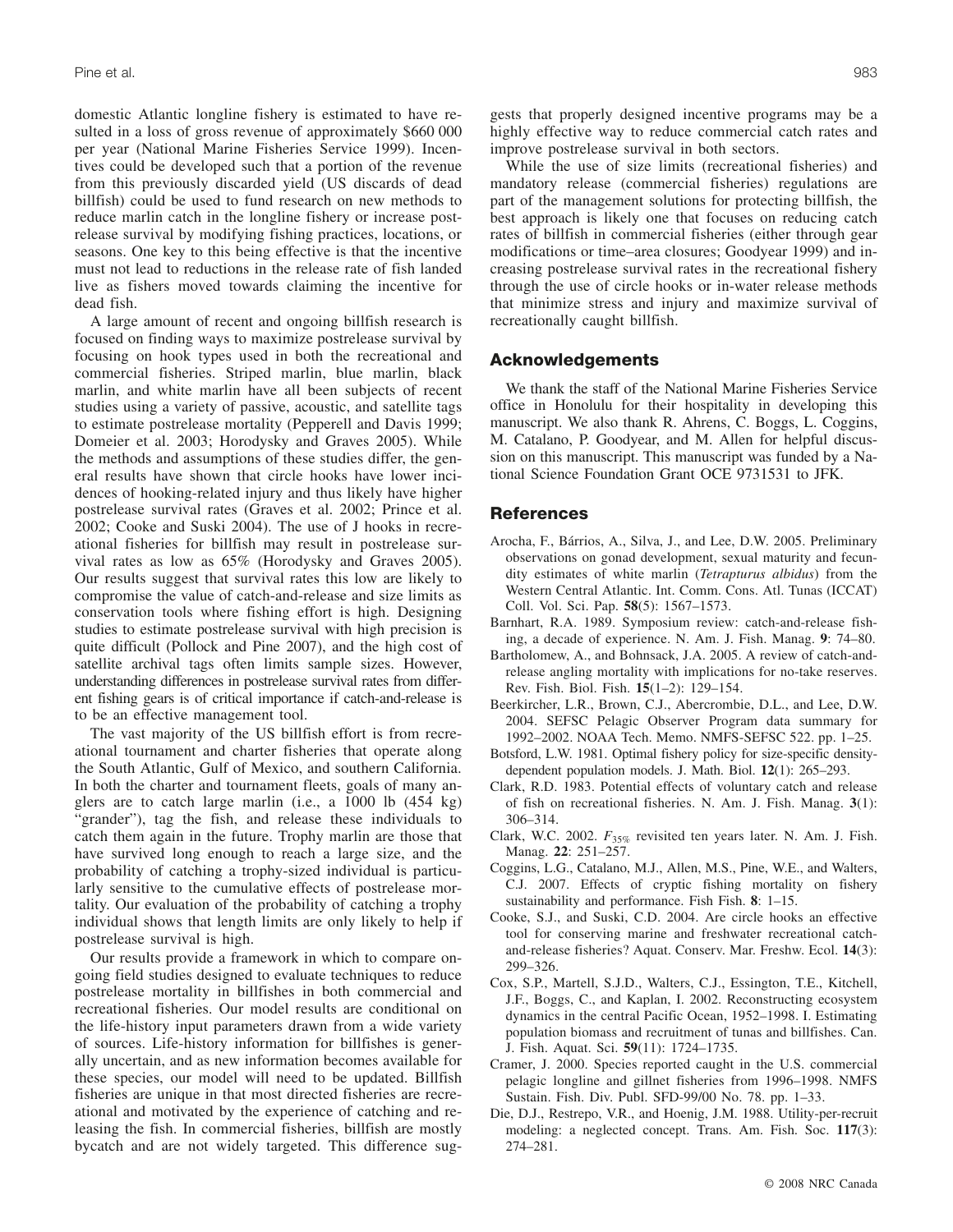Ditton, R.B., and Stoll, J.R. 2003. Social and economic perspective on recreational billfish fisheries. Mar. Freshw. Res. **54**: 545–554.

- Ditton, R.B., Clark, D.J., and Chaparro, R.S. 1999. A human dimensions perspective on the billfish fishery in Puerto Rico. Proceedings of the Gulf and Caribbean Fisheries Institute, **46**: 274–288.
- Domeier, M.L., Dewar, H., and Nasby-Lucas, N. 2003. Mortality rate of striped marlin (*Tetrapturus audax*) caught with recreational tackle. Mar. Freshw. Res. **54**(4): 435–445.
- Findlay, J., Cross, C.M., and Bodsworth, A.G. 2003. Marlin fisheries management in Australia. Mar. Freshw. Res. **54**: 535–543.
- Goodyear, C.P. 1980. Compensation in fish populations. *In* Biological monitoring of fish. *Edited by* C.H. Hocutt and J.R. Stauffer. D.C. Heath and Company, Lexington, Mass. pp. 253–280.
- Goodyear, C.P. 1993. Spawning stock biomass per recruit in fisheries management: foundation and current use. *In* Risk evaluation and biological reference points for fisheries management. *Edited by* S.J. Smith, J.J. Hunt, and D. Rivard. NRC Research Press, Ottawa, Ont., Canada. Can. Spec. Publ. Fish. Aquat. Sci. 120. pp. 67–81.
- Goodyear, C.P. 1999. An analysis of the possible utility of time–area closures to minimize billfish bycatch by US pelagic longlines. Fish. Bull. **97**: 243–255.
- Goodyear, C.P. 2003. Blue marlin mean length: simulated response to increasing fishing mortality. Mar. Freshw. Res. **54**(4): 401–408.
- Goodyear, C.P. 2007. Recreational catch and release: resource allocation between commercial and recreational fisherman. N. Am. J. Fish. Manag. **27**: 1189–1194.
- Goodyear, C.P., and Arocha, F. 2001. Size composition of blue and white marlins taken in selected fisheries in the western north Atlantic. Int. Comm. Cons. Atl. Tunas (ICCAT) Coll. Vol. Sci. Pap. **53**(4): 249–257.
- Goodyear, C.P., and Prince, E.D. 2003. U.S. recreational harvest of white marlin. Int. Comm. Cons. Atl. Tunas (ICCAT) Coll. Vol. Sci. Pap. **55**: 624–632.
- Graves, J.E., and Horodysky, A.Z. 2008. Does hook choice matter? The effects of three circle hook models on post-release survival of white marlin. N. Am. J. Fish. Manag. In press.
- Graves, J.E., Luckhurst, B.E., and Prince, E.D. 2002. An evaluation of pop-up satellite tags for estimating postrelease survival of blue marlin (*Makaira nigricans*) from a recreational fishery. Fish. Bull. **100**(1): 134–142.
- Hampton, J., Sibert, J.R., Kleiber, P., Maunder, M.N., and Harley, S.J. 2005. Decline of Pacific tuna populations exaggerated? Nature (London), **434**(7037): E1–E2.
- Hill, K.T., Cailliet, G.M., and Radtke, R.L. 1989. A comparative analysis of growth zones in four calcified structures of Pacific blue marlin, *Makaira nigricans*. Fish. Bull. **87**(4): 829–843.
- Hinton, M.G., and Bayliff, W. 2002. Status of striped marlin in the Eastern Pacific Ocean in 2001 and outlook for 2002. Inter-American Tropical Tuna Commission, La Jolla, Calif.
- Hinton, M.G., and Maunder, M.N. 2003. Status of striped marlin in the Eastern Pacific Ocean in 2002 and outlook for 2003–2004. Inter-American Tropical Tuna Commission, La Jolla, Calif.
- Hoey, J. 1996. Bycatch in the western Atlantic pelagic longline fisheries. *In* Alaska Sea Grant. 1996. Solving bycatch: considerations for today and tomorrow. Alaska Sea Grant College, University of Alaska – Fairbanks, Alaska. Prog. Rep. No. 96-03. pp. 193–203.
- Holdsworth, J., Saul, P., and Browne, G. 2003. Factors affecting striped marlin catch rate in the New Zealand recreational fishery. Mar. Freshw. Res. **54**: 473–481.
- Horodysky, A., and Graves, J. 2005. Application of pop-up satellite archival tag technology to estimation of postrelease survival of white marlin (*Tetrapturus albidus*) caught on circle and straight-

shank ("J") hooks in the western North Atlantic recreational fishery. Fish. Bull. **103**: 84–96.

- International Committee for the Conservation of Atlantic Tunas. 2001. Report of the fourth ICCAT billfish workshop. Int. Comm. Cons. Atl. Tunas (ICCAT) Coll. Vol. Sci. Pap. **53**: 1–130.
- International Committee for the Conservation of Atlantic Tunas. 2006. Executive summary of the 2006 stock assessment for blue and white marlin. Int. Comm. Cons. Atl. Tunas (ICCAT) Coll. Vol. Sci. Pap. PLE/014 2006. pp. 68–77.
- International Committee for the Conservation of Atlantic Tunas. 2007. Recommendation by ICCAT to further strengthen the plan to rebuild blue marlin and white marlin populations. *In* ICCAT 2007. Compendium of management recommendations and resolutions adopted by ICCAT for the conservation of Atlantic tunas and tunalike species. Int. Comm. Cons. Atl. Tunas (ICCAT) Coll. Vol. Sci. Pap. **60**: 55–57. Available from www.iccat.int/Documents/Recs/ ACT\_COMP\_2007\_ENG.pdf [accessed December 2007].
- Jackson, T.L., and Farber, M.I. 1998. Summary of at-sea sampling of the western Atlantic Ocean, 1987–1995, by industrial longline vessels fishing out of the port of Cumana, Venezuela: ICCAT Enhanced Research Program for Billfish 1987–1995. Int. Comm. Cons. Atl. Tunas (ICCAT) Coll. Vol. Sci. Pap. XVVII. pp. 203–228.
- Kaplan, I.C., Cox, S.P., and Kitchell, J.F. 2007. Circle hooks for Pacific longliners: not a panacea for marlin and shark bycatch, but part of the solution. Trans. Am. Fish. Soc. **136**(2): 392–401.
- Kerstetter, D., and Graves, J.E. 2006*a*. Effects of circle versus Jstyle hooks on target and non-target species in a pelagic longline fishery. Fish. Res. **80**: 239–250.
- Kerstetter, D., and Graves, J.E. 2006*b*. Survival of white marlin (*Tetrapturus albidus*) released from commercial pelagic longline gear in the western North Atlantic. Fish. Bull. **104**: 434–444.
- Kerstetter, D.W., Luckhurst, B.E., Prince, E.D., and Graves, J.E. 2003. Use of pop-up satellite archival tags to demonstrate survival of blue marlin (*Makaira nigricans*) released from pelagic longline gear. Fish. Bull. **101**: 939–948.
- Kitchell, J.F., Kaplan, I.C., Cox, S.P., Martell, S.J.D., Essington, T.E., Boggs, C.H., and Walters, C.J. 2004. Ecological and economic components of managing rare or endangered species in a tropical pelagic ecosystem. Bull. Mar. Sci. **74**(3): 607–619.
- Kitchell, J.F., Martell, S.J.D., Walters, C.J., Jensen, O.P., Kaplan, I.C., Watters, J.R., Essington, T.E., and Boggs, C.H. 2006. Billfishes in an ecosystem context. Bull. Mar. Sci. **79**(3): 669–682.
- Kleiber, P., Hinton, M.G., and Uozumi, Y. 2003. Stock assessment of blue marlin (*Makaira nigricans*) in the Pacific using MULTIFAN-CL. Mar. Freshw. Res. **54**(4): 349–360.
- Kume, S., and Joseph, J. 1969. Size composition and sexual maturity of billfish caught by the Japanese longline fishery in the Pacific Ocean east of 130W. Bull. Far Seas Fish. Res. Lab. **2**: 115–162.
- Lee, D.W., and Brown, C.J. 1998. SEFSC pelagic observer program data summary for 1992–1996. NOAA Tech. Memo. NMFS-SEFSC 408. pp. 1–21.
- Lucy, J.A., and Studholme, A.L. (*Editors*). 2002. Catch and release in marine recreational fisheries. American Fisheries Society, Bethesda, Md. Am. Fish. Soc. Symp. 30.
- Mace, P.M. 1994. Relationships between common biological reference points used as thresholds and targets of fisheries management strategies. Can. J. Fish. Aquat. Sci. **51**(1): 110–122.
- Martell, S.J.D., Pine, W.E., III, and Walters, C.J. 2008. Parameterizing age-structured models from a fisheries management perspective. Can. J. Fish. Aquat. Sci. **65**. In press.
- Melo-Barrera, F.N., Felix-Uraga, R., and Quinonez-Velazquez, C. 2003. Growth and length–weight relationship of the striped mar-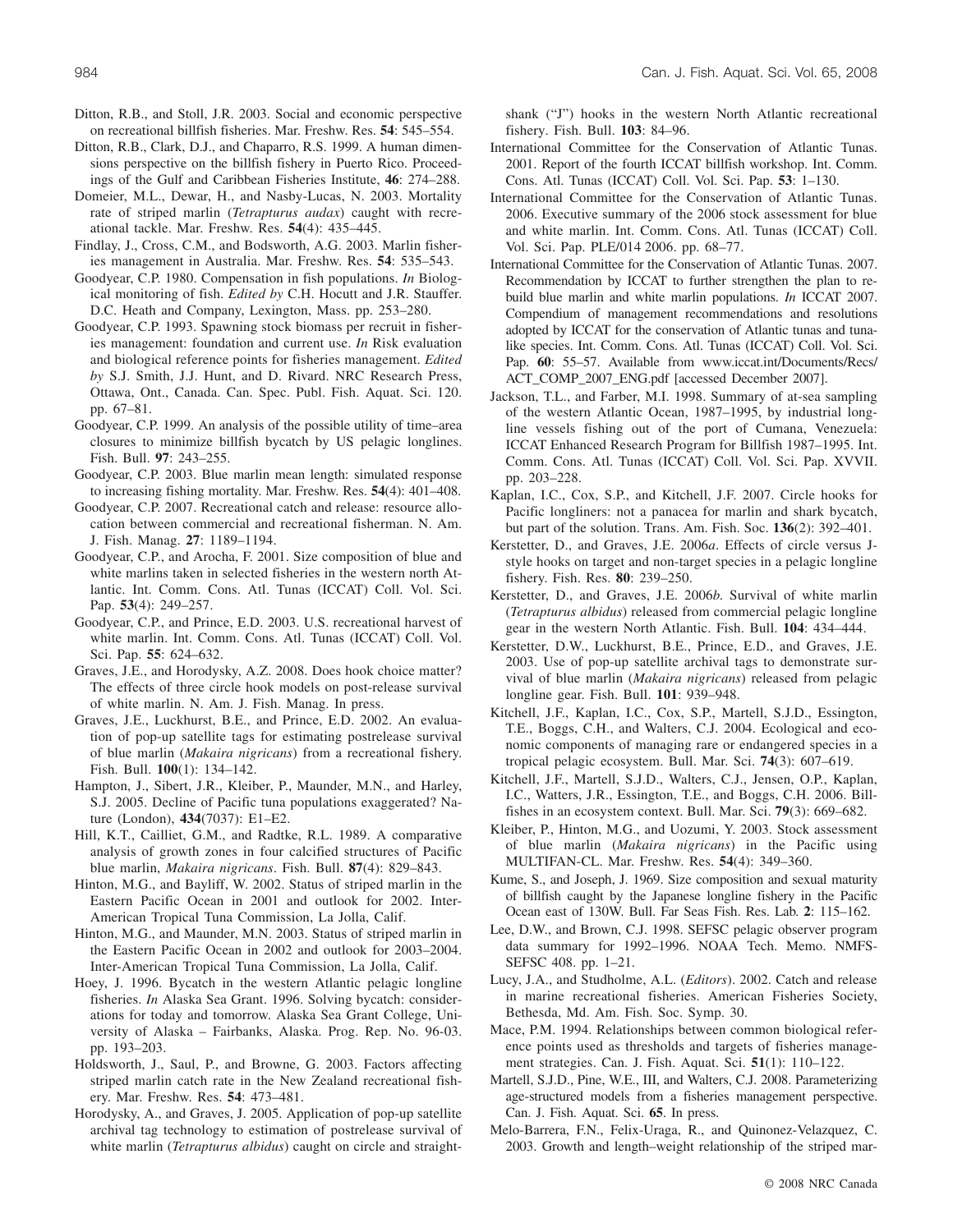Pine et al. 985

lin, *Tetrapturus audax* (Pisces: Istiophoridae), in Cabo San Lucas, Baja California Sur, Mexico. Cienc. Mar. **29**: 305–313.

- Muller, R.G., and Taylor, R.G. 2006. The 2005 stock assessment update of common snook, *Centropomus undecimalis*. Fish and Wildlife Conservation Commission, Florida Marine Research Institute, St. Petersburg, Fla.
- Muoneke, M.I., and Childress, W.M. 1994. Hooking mortality: a review for recreational fisheries. Rev. Fish. Sci. **2**(2): 123–156.
- Myers, R.A., and Worm, B. 2003. Rapid worldwide depletion of predatory fish communities. Nature (London), **423**(6937): 280– 283.
- Myers, R.A., Bowen, K.G., and Barrowman, N.J. 1999. Maximum reproductive rates of fish at low population sizes. Can. J. Fish. Aquat. Sci. **56**(12): 2402–2419.
- Nelson, R.S. 2002. Catch and release: a management tool for Florida. *In* Catch and release in marine recreational fisheries. *Edited by* J.A. Lucy and A.L. Studholme. American Fisheries Society, Silver Spring, Md. pp. 11–14.
- National Marine Fisheries Service. 1988. The Atlantic billfish fishery management plan. NOAA-NMFS-F/SF – Highly Migratory Species Division, Silver Spring, Md.
- National Marine Fisheries Service. 1999. Ammendment 1 to the Atlantic billfish fishery management plan. NOAA-NMFS-F/SF – Highly Migratory Species Division, Silver Spring, Md.
- National Marine Fisheries Service. 2004*a*. Atlantic highly migratory species (HMS); pelagic longline fishery; final rule. **69** F.R. 40733–40758.
- National Marine Fisheries Service. 2004*b*. Fisheries off west coast states and in the Western Pacific, Western Pacific pelagic fisheries, pelagic longline fishing restrictions, seasonal area closure, limit on swordfish fishing effort, gear restrictions, and other sea turtle take mitigation measures. **69** F.R. 17329–17354.
- National Marine Fisheries Service. 2007. Atlantic highly migratory species (HMS); U.S. Atlantic billfish tournament management measures. **72** F.R. 26735–26741.
- National Research Council. 2006. Dynamic changes in marine ecosystems: fishing, food webs, and future options. The National Academies Press, Washington, D.C.
- Pauly, D. 1980. On the interrelationships between natural mortality, growth parameters, and mean environmental temperature in 175 fish stocks. J. Cons. Int. Explor. Mer, **39**(2): 175–192.
- Pepperell, J.G., and Davis, T.L.O. 1999. Post-release behaviour of black marlin, *Makaira indica*, caught off the Great Barrier Reef with sportfishing gear. Mar. Biol. **135**(2): 369–380.
- Pollock, K.H., and Pine, W.E., III. 2007. The design of field studies to estimate catch and release mortality. Fish. Ecol. Manag. **14**(2): 1–8.
- Prager, M.H., Prince, E.D., and Lee, D.W. 1995. Empirical length and weight conversion equations for blue marlin, white marlin, and sailfish from the North Atlantic Ocean. Bull. Mar. Sci. **56**: 201–210.
- Prince, E.D., Lee, D.W., Zweifel, J.R., and Brothers, E.B. 1991. Estimating age and growth of young Atlantic blue marlin, *Makaira nigricans*, from otolith microstructure. Fish. Bull. **89**(3): 441–459.
- Prince, E.D., Ortiz, M., and Venizelos, A. 2002. A comparison of circle hook and "J" hook performance in recreational catch-andrelease fisheries for billfish. *In* Catch and release in marine recre-

ational fisheries. *Edited by* J.A. Lucy and A.L. Studholme. American Fisheries Society, Bethesda, Md. Am. Fish. Soc. Symp. 30. pp. 66–79.

- Quinn, T.J., II, and Deriso, R.B. 1999. Quantitative fish dynamics. Oxford University Press, New York.
- Radomski, P. 2003. Initial attempts to actively manage recreational fishery harvest in Minnesota. N. Am. J. Fish. Manag. **23**(1): 1329–1342.
- Schnute, J.T., and Kronlund, A.R. 1996. A management oriented approach to stock recruitment analysis. Can. J. Fish. Aquat. Sci. **53**(3): 1281–1293.
- Sosa-Nishizaki, O. 1998. Historical review of the billfish management in the Mexican Pacific. Cienc. Mar. **24**: 95–111.
- Squire, J.L., and Au, D.K.W. 1990. Striped marlin in the northeast Pacific — a case for local depletion and core area management. *In* Planning the Future of Billfishes: Research and Management in the 90s and Beyond. Proceedings of the Second International Billfish Symposium, Kailua-Kona, Hawaii, 1–5 August 1988, Part 2. Contributed Papers. National Coalition for Marine Conservation, Savannah, Ga. pp. 199–214.
- Venizelos, A., Sutter, F., and Serafy, J. 2003. Use of minimum size regulations to achieve reduction targets for marlin landings in the Atlantic Ocean. Mar. Freshw. Res. **54**(3): 567–573.
- Walters, C.J., and Martell, S.J.D. 2004. Fisheries ecology and management. Princeton University Press, Princeton, N.J.
- Wilson, C.A. 1984. Age and growth aspects of the life history of billfishes. Ph.D. thesis, University of South Carolina, Columbia, S.C.

# **List of symbols**

## **Subscripts and superscripts**

- *a* index for age
- (*f* ) fished equilibrium
- *e* steady state or equilibrium conditions

# **Age schedules**

- *wa* mean weight-at-age
- $l_a$ ,  $(l_a^{(f)})$  unfished, (fished) survivorship to age *a va* vulnerability-at-age

#### **Equilibrium variables**

- $R_o$ ,  $(R_e)$  unfished (fished) equilibrium recruits
	- $B_{a,e}$  equilibrium age-specific biomass
	- MSY maximum sustainable yield
	- $F_{\text{MSY}}$  fishing mortality rate that achieves MSY κ recruitment compensation parameter
		- *F* instantaneous fishing mortality rate
		- *M* instantaneous natural mortality rate
		- *Ye* equilibrium yield

#### **Incidence functions**

- $\phi_B$ ,  $(\phi_B^{(f)})$  unfished, (fished) biomass per recruit
	- φ*<sup>Q</sup>* per recruit shield
- $\phi_e$ ,  $(\phi_f)$  unfished, (fished) eggs per recruit

Appendix A appears on the following pages.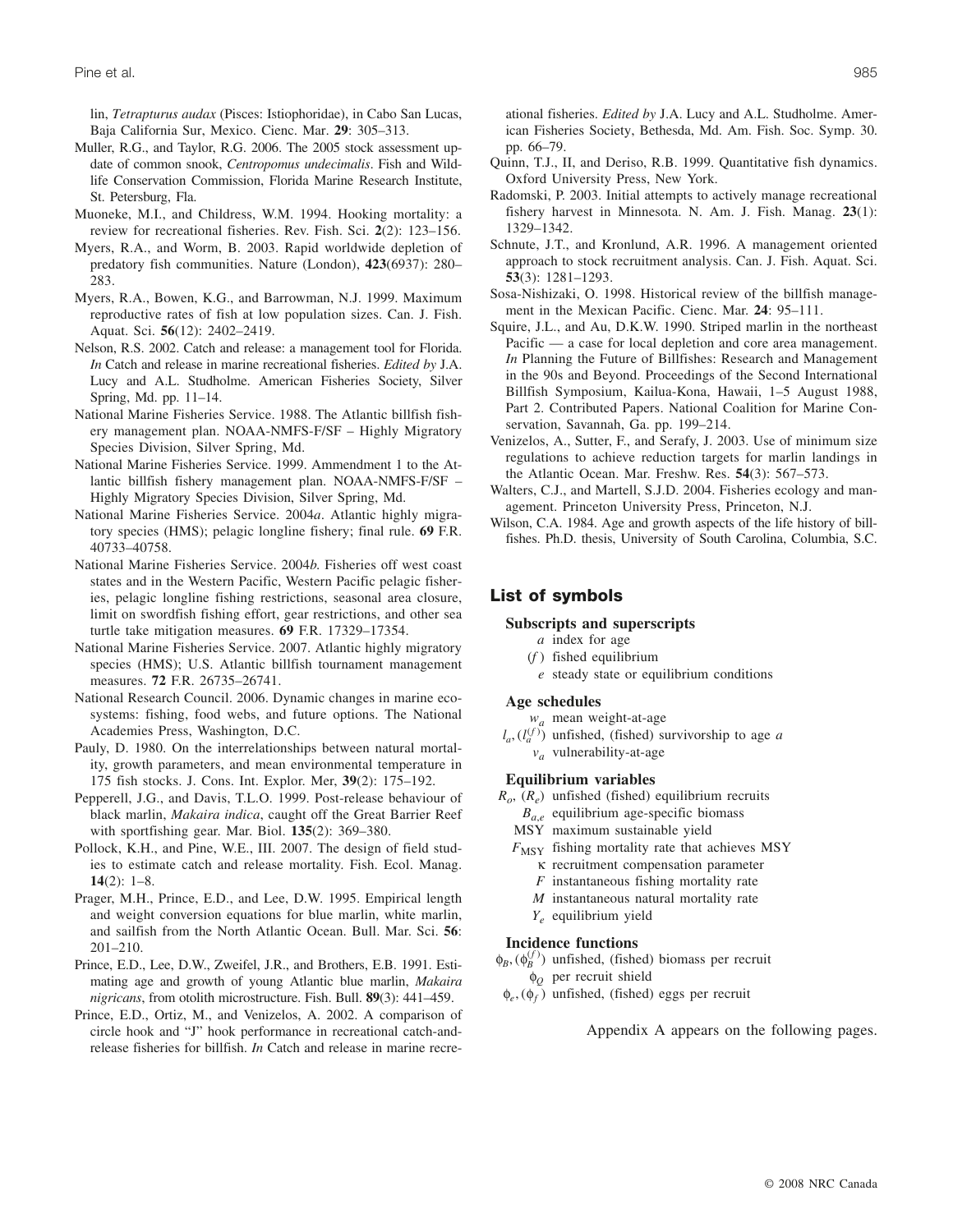## **Appendix A**

In an age-structured model the equilibrium yield is actually a sum over all ages multiplied by the fraction of age-specific mortality associated with fishing. Thus, the yield equation cab be written as

$$
(A.1) \quad Y_e = \sum_{a=1}^{\infty} B_{a,e} \frac{F_{a,e}}{M_a + F_{a,e}} (1 - e^{-M_a - F_{a,e}})
$$

where  $F_{a,e} = F_e v_a$ , and  $v_a$  is the age-specific probability of capture. Biomass-at-age at equilibrium ( $B_{a,e}$ ) is defined as the product of numbers-at-age  $(N_a)$  and the mean weight-at-age  $(w_a)$ . This can also be expressed as the product of the survivorship-atage, the mean weight, and the unfished age-1 recruits  $(R<sub>o</sub>)$ . For unfished conditions, the age-specific survivorship is given recursively by

(A.2) 
$$
l_a = \begin{cases} 1, & a = 1 \\ l_{a-1}e^{-M_{a-1}}, & a > 1 \end{cases}
$$

The age-specific biomass is then given by

$$
(A.3) \quad B_{a,e} = R_o l_a w_a
$$

An incidence function is simply the sum of the age-specific schedules (e.g., survivorship, length-at-age, weight-at-age, etc.) that expresses population units (e.g., biomass, numbers, fecundity, etc.) on a per recruit basis. For example, total biomass per recruit is given by

$$
\phi_B = \sum_{a=1}^{\infty} l_a w_a
$$

For notation purposes, we denote all of the incidence functions using φ and the subscripts correspond to the type of incidence function (e.g.,  $\phi_E$  = eggs per recruit,  $\phi_{VB}$  = vulnerable biomass per recruit). The use of the incidence functions greatly simplifies the math required in subsequent calculations in that it is now possible to calculate total population abundances, fecundities, biomass, etc., based on an estimate or initial guess at the unfished recruitment  $R_{\alpha}$ . For example, total biomass is given by  $B = R_{\alpha} \phi_R$ .

Expressing the catch equation as a sum over ages of biomass that is vulnerable to harvest

(A.4) 
$$
Y = FR_o \sum_{a=1}^{\infty} l_a w_a \frac{v_a}{M_a + Fv_a} (1 - e^{-M_a - Fv_a})
$$

the summation term can also be expressed as an incidence function, namely:

$$
(A.5) \quad \phi_Q = \sum_{a=1}^{\infty} l_a w_a \, \frac{v_a}{M_a + F v_a} (1 - e^{-M_a - F v_a})
$$

and the yield equation reduces to

$$
(A.6) \quad Y = FR_o \phi_Q
$$

Equilibrium recruitment for the Beverton–Holt stock–recruitment model can also be expressed as a function of equilibrium fishing mortality rate  $F_e$ , where total egg production has been reduced through the effects of fishing. Using incidence functions we can express equilibrium recruits as

$$
(A.7) \quad R_e = R_o \frac{\kappa - \phi_e / \phi_f}{\kappa - 1}
$$

where  $\kappa$  is the relative improvement in juvenile survival rate at low egg deposition rates (also referred to as the recruitment compensation ratio),  $\phi$  is the eggs per recruit in unfished conditions, and  $\phi_f$  is the eggs per recruit for a given equilibrium fishing mortality rate. To calculate the eggs per recruit under fished conditions  $(\phi_f)$ , we modify the survivorship calculation to include the effects of fishing  $(l_a^{(f)})$ :

$$
(A.8) \quad l_a^{(f)} = \begin{cases} 1, & a = 1 \\ l_{a-1}^{(f)} e^{-M_{a-1} - F_e v_{a-1}}, & a > 1 \end{cases}
$$

and  $\phi_e$  and  $\phi_f$  are given by

$$
\phi_e = \sum_{a=1}^{\infty} l_a f_a, \quad \phi_f = \sum_{a=1}^{\infty} l_a^{(f)} f_a
$$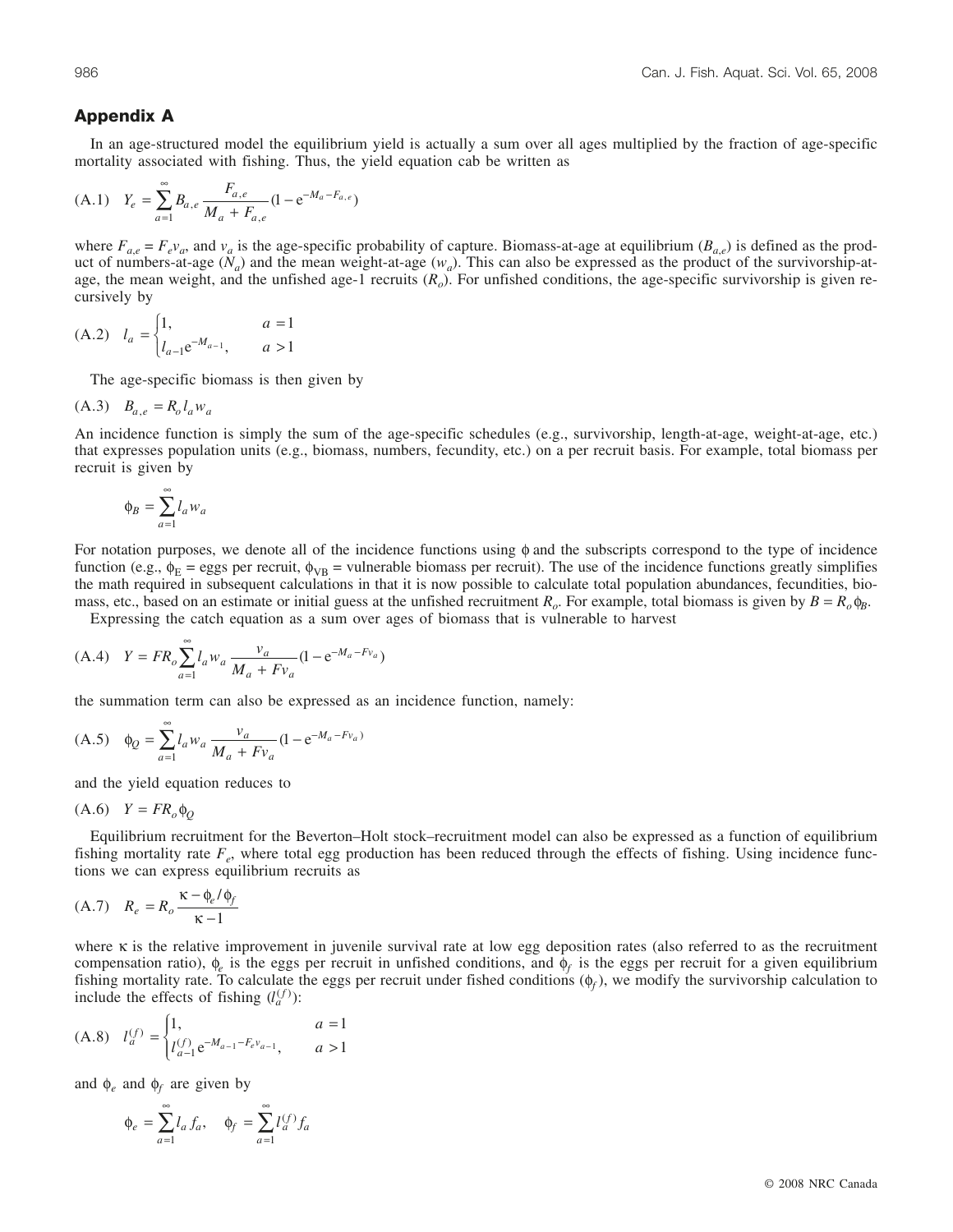Pine et al. 987

where  $f_a$  is the age-specific fecundity at age. Note that is is not necessary to have the absolute fecundity values for each age class, but only the relative contribution, as the units cancel out in the  $\phi_e/\phi_f$  ratio in eq. A.7.

To determine the optimal fishing mortality rate  $(F_{\text{MSY}})$  that achieves the maximum sustainable yield (MSY), we differentiate eq. A.6 with respect to *F* and set this derivative to 0 and solve for *F*. This corresponds to  $F_{\text{MSY}}$ , and MSY is determined by substituting  $F_{\text{MSY}}$  into eq. A.6. This calculation requires the leading parameters  $R_o$  and  $\kappa$  to determine the values of  $F_{\text{MSY}}$  and MSY.

To parameterize the model in terms of  $F_{\text{MSY}}$  and MSY directly, we differentiate eq. A.6 with respect to  $F$ , set it equal to 0, and solve for κ. Using the chain rule, the derivative of eq. A.6 is given by

$$
(A.9) \quad \frac{\partial Y}{\partial F} = R_e \phi_Q + F \phi_Q \frac{\partial R_e}{\partial F} + F R_e \frac{\partial \phi_Q}{\partial F}
$$

The partial derivative of  $R$  with respect to  $F_{\text{MSY}}$  is given by

$$
(A.10) \frac{\partial R}{\partial F} = \frac{R_o}{\kappa - 1} \frac{\phi_e}{\phi_f^2} \frac{\partial \phi_f}{\partial F}
$$

Substituting eqs. A.7 and A.10 into eq. A.9 and setting the derivative equal to 0 and solving for κ results in

(A.11) 
$$
\frac{\partial Y}{\partial F_{\text{MSY}}} = 0 = R_o \frac{\kappa - \phi_e / \phi_f}{\kappa - 1} \phi_Q + F \phi_Q \frac{R_o}{\kappa - 1} \frac{\phi_e}{\phi_f^2} \frac{\partial \phi_f}{\partial F} + F R_o \frac{\kappa - \phi_e / \phi_f}{\kappa - 1} \frac{\partial \phi_Q}{\partial F}
$$

$$
= \left(\kappa - \frac{\phi_e}{\phi_f}\right) \phi_Q + F \phi_Q \frac{\phi_e}{\phi_f^2} \frac{\partial \phi_f}{\partial F} + F \left(\kappa - \frac{\phi_e}{\phi_f}\right) \frac{\partial \phi_Q}{\partial F}
$$

$$
- F \phi_Q \frac{\phi_e}{\partial_f^2} \frac{\partial \phi_f}{\partial F} = \left(\kappa - \frac{\phi_e}{\phi_f}\right) \left(\phi_Q + F \frac{\partial \phi_Q}{\partial F}\right)
$$

$$
\kappa = \frac{\phi_e}{\phi_f} - \frac{F \phi_Q}{\phi_Q + F} \frac{\phi_e}{\partial F}
$$

To determine  $R_o$  from MSY and  $F_{\text{MSY}}$ , use the following relationships:

(A.12) 
$$
R_e = \frac{\text{MSY}}{F_{\text{MSY}} \phi_Q}
$$
  

$$
R_o = R_e \frac{\kappa - 1}{\kappa - \frac{\phi_e}{\phi_f}}
$$

With regards to the partial derivatives for  $\phi_f$  and  $\phi_O$ , the analytical solution for these derivatives are a recursive function of survivorship given by

(A.13) 
$$
\frac{\partial \phi_f}{\partial F} = \sum_{a=2}^{\infty} f_a \frac{\partial l_a^{(f)}}{\partial F}
$$
  
\n(A.14) 
$$
\frac{\partial \phi_Q}{\partial F} = \sum_{a=1}^{\infty} w_a \frac{v_a}{Z_a} (1 - e^{Z_a}) \frac{\partial l_a^{(f)}}{\partial F} + \frac{l_a^{(f)} w_a v_a}{Z_a} \left( e^{-Z_a} - \frac{1 - e^{Z_a}}{Z_a} \right)
$$
  
\nwhere 
$$
\frac{\partial l_a^{(f)}}{\partial F}
$$
 is calculated recursively using

(A.15) 
$$
\frac{\partial l_a^{(f)}}{\partial F} = \begin{cases} 0, & a = 1 \\ \frac{\partial l_{a-1}^{(f)}}{\partial F} e^{-Z_{a-1}} - l_{a-1} v_{a-1} e^{-Z_{a-1}}, & a > 1 \end{cases}
$$